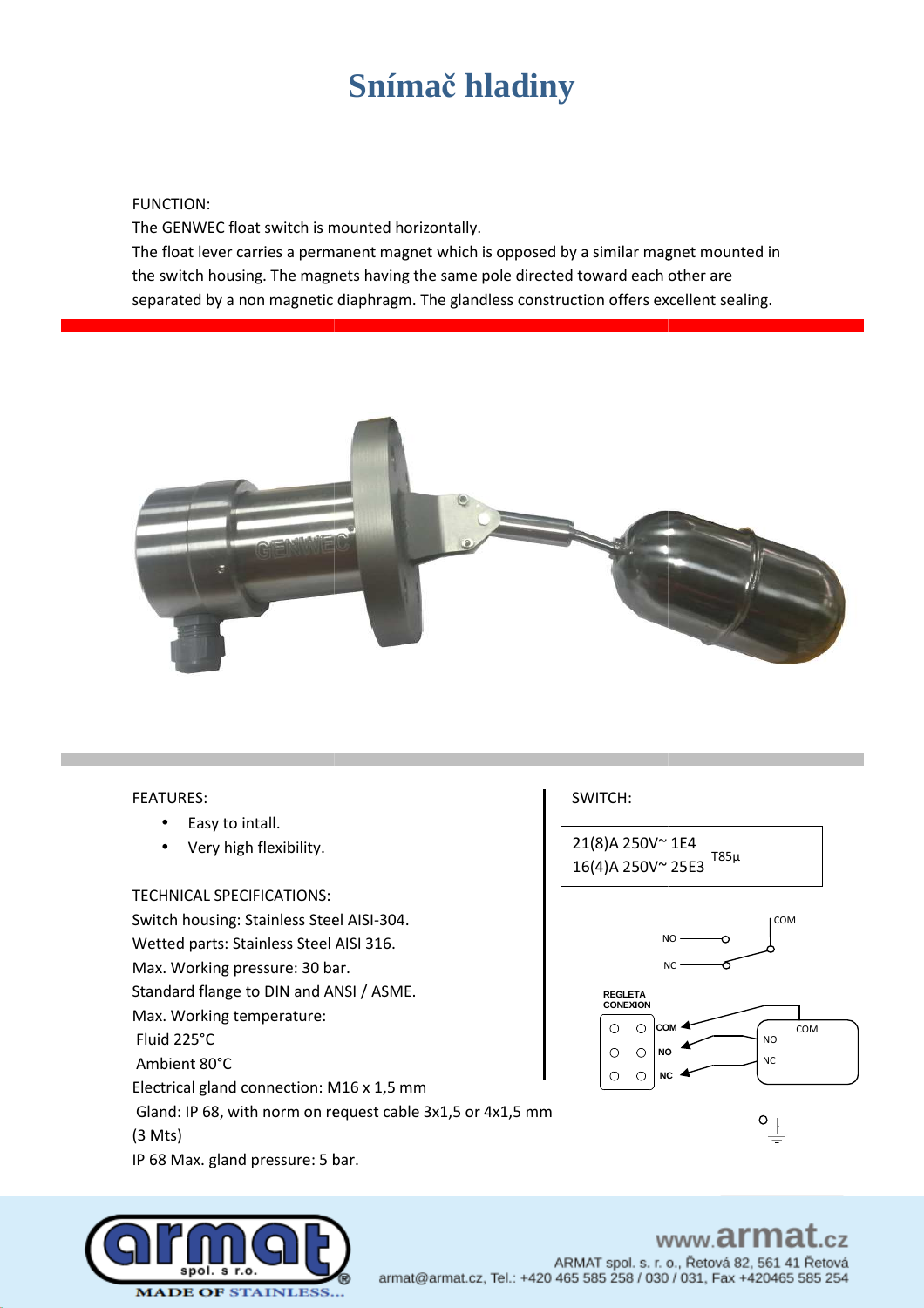## **Snímač hladiny**

CONSTRUCTIÓN:

The GENWEC float switch consists of 3 main parts:

- A/B. Housing with electrical switch. **(B part can turn 360° for easy installation).**
- C. Mounting flange
- D. Float diameter 60 x 120 (Diameter 64 mm with welding).



#### PRODUCT DESCRIPTION:

Level switches are designed to PUMP/VALVE CONTROL.

One switch starts the pump by activating a holding relay and the other switch brakes the holding relay when the desired liquid level has been reached.

#### CUSTOMER SEGMENT:

- Power plants, incineration units, combustion units..
- General food industry..
- Shipbuilding.
- Pharmaceutical industry.
- Water treatment plants.
- Chemical industry.
- General liquid handling industry.



www.armat.cz

ARMAT spol. s. r. o., Řetová 82, 561 41 Řetová armat@armat.cz, Tel.: +420 465 585 258 / 030 / 031, Fax +420465 585 254